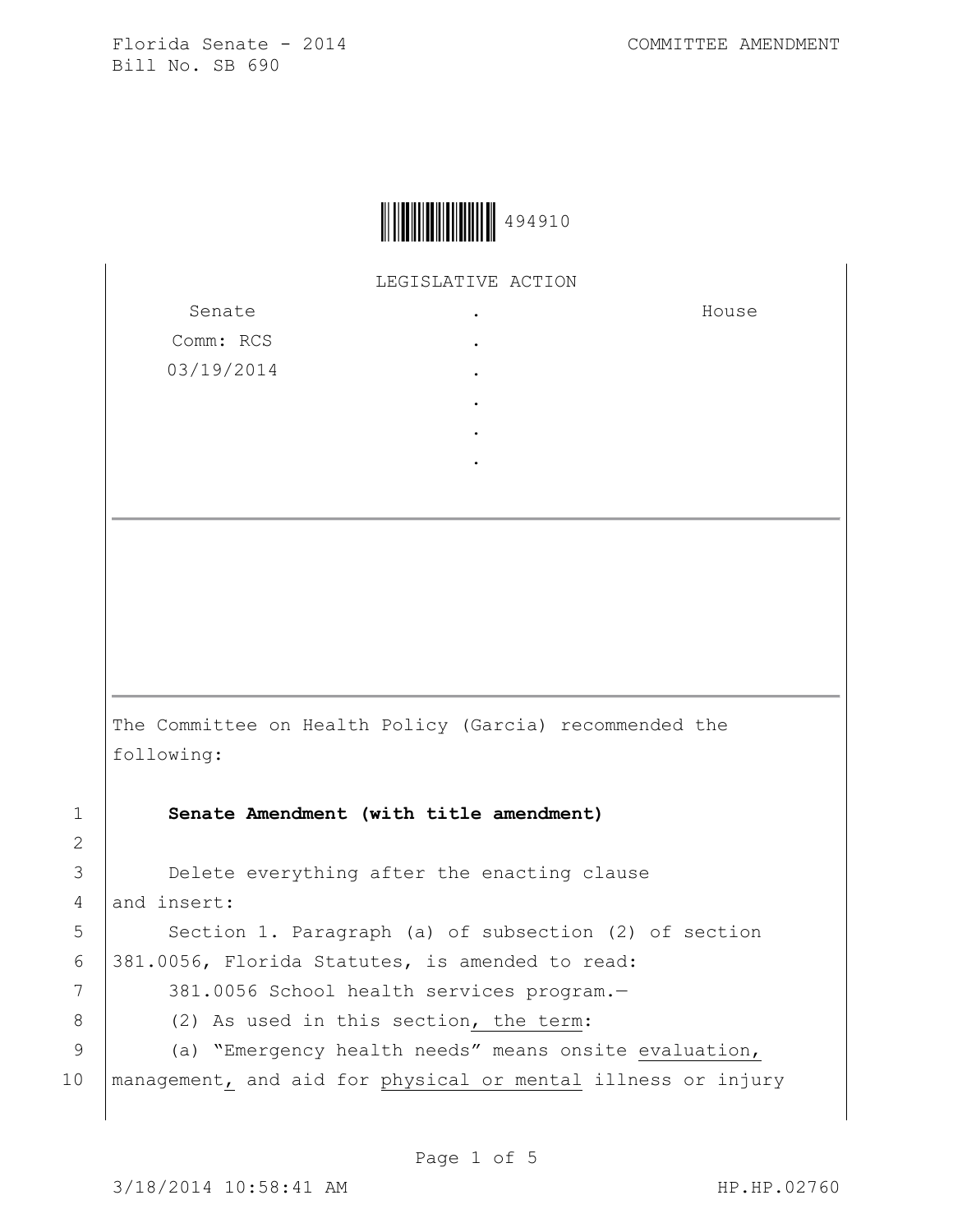**ÖÄÄÄÄÄÄÄÄÄÄÄÄÄÄÄÄÄ** 

11 pending the student's return to the classroom or release to a 12 parent, guardian, designated friend, law enforcement officer, or 13 designated health care provider.

14 Section 2. Present paragraphs (c) through (e) of subsection 15 (2) of section 394.4599, Florida Statutes, are redesignated as 16 | paragraphs (d) through (f), respectively, paragraphs (a) and (b) 17 of that subsection are amended, and a new paragraph (c) is added 18 to that subsection, to read:

19 394.4599 Notice.—

20 (2) INVOLUNTARY PATIENTS.—

 (a) Whenever notice is required to be given under this  $part$ , such notice shall be given to the patient and the patient's guardian, guardian advocate, attorney, and  $|$  representative, as applicable.

 $25$  | 1. When notice is required to be given to a patient, it 26 shall be given both orally and in writing, in the language and 27 terminology that the patient can understand, and, if needed, the 28 facility shall provide an interpreter for the patient.

29 2. Notice to a patient's quardian, quardian advocate, attorney, and representative shall be given by United States mail and by registered or certified mail with the receipts attached to the patient's clinical record. Hand delivery by a facility employee may be used as an alternative, with delivery documented in the clinical record. If notice is given by a state 35 attorney or an attorney for the department, a certificate of 36 service shall be sufficient to document service.

37 (b) A receiving facility shall give prompt notice of the 38 | whereabouts of an adult  $a$  patient who is being involuntarily 39 held for examination, by telephonic or electronic communication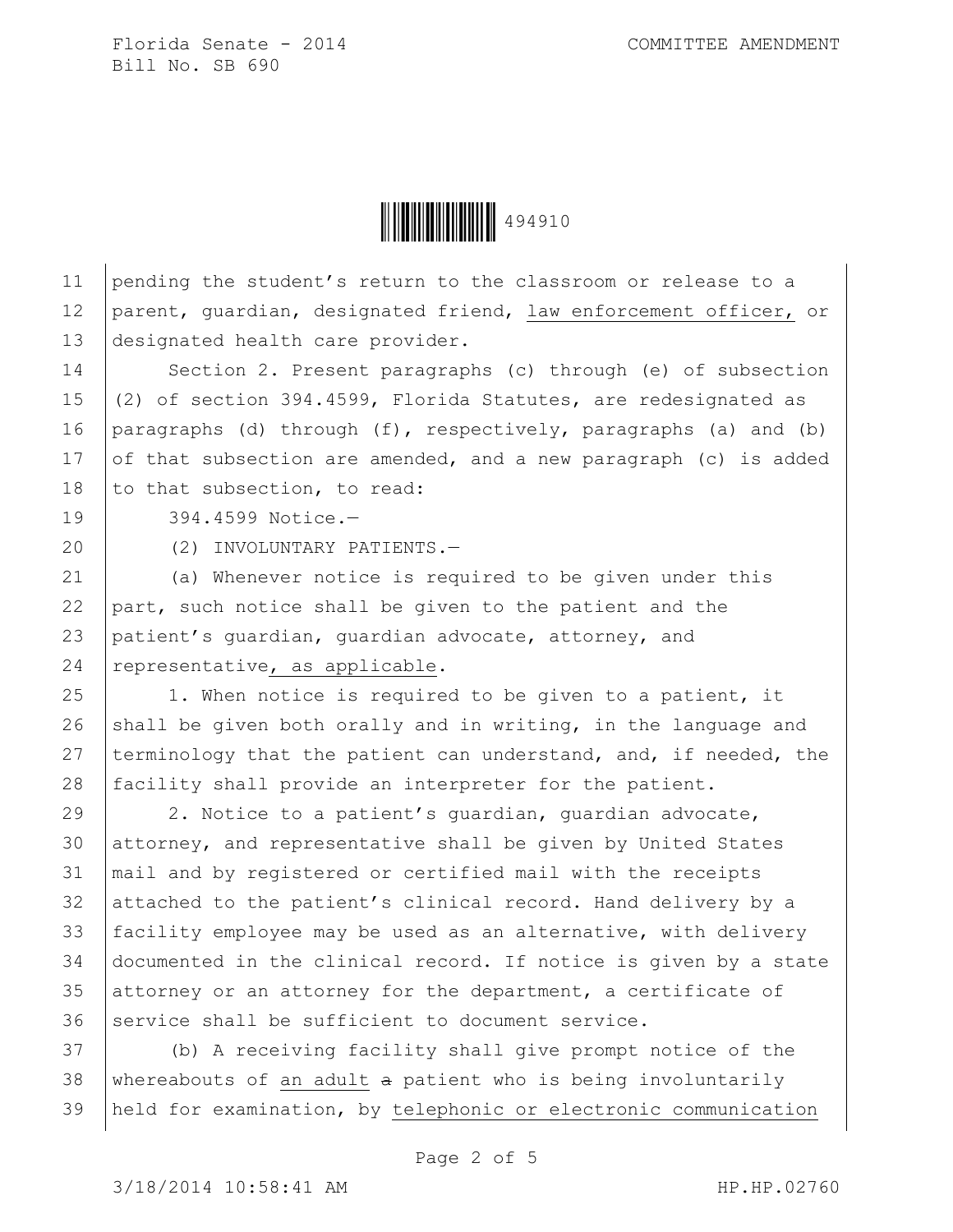**ÖÄÄÄÄÄÄÄÄÄÄÄÄÄÄÄÄÄÄ** 

 $\left|$  telephone or in person within 24 hours after the patient's arrival at the facility, unless the patient requests that no notification be made. Contact attempts shall be documented in 43 the patient's clinical record and shall begin as soon as 44 reasonably possible after the patient's arrival. Notice that a patient is being admitted as an involuntary patient shall be  $q$ iven to the Florida local advocacy council no later than the 47 | next working day after the patient is admitted.

 (c) A receiving facility shall give notice of the whereabouts of a minor patient who is being held involuntarily 50 for examination, by telephonic or electronic communication or in person immediately after the patient's arrival at the facility. Notification shall be attempted at least once every hour during 53 the first 12 hours after the patient's arrival and once every 24 hours thereafter until the facility receives confirmation from 55 the guardian that notification has been made. A receiving 56 facility may request the assistance of law enforcement to attempt notification in person if notification is not made within the first 24 hours after the patient's arrival. Contact attempts shall be documented in the patient's clinical record.

60 Section 3. Paragraph (l) is added to subsection (3) of 61 section 1002.20, Florida Statutes, to read:

62 1002.20 K-12 student and parent rights.—Parents of public 63 school students must receive accurate and timely information 64 regarding their child's academic progress and must be informed 65 of ways they can help their child to succeed in school.  $K-12$ 66 students and their parents are afforded numerous statutory 67  $\vert$ rights including, but not limited to, the following: 68 (3) HEALTH ISSUES.—

Page 3 of 5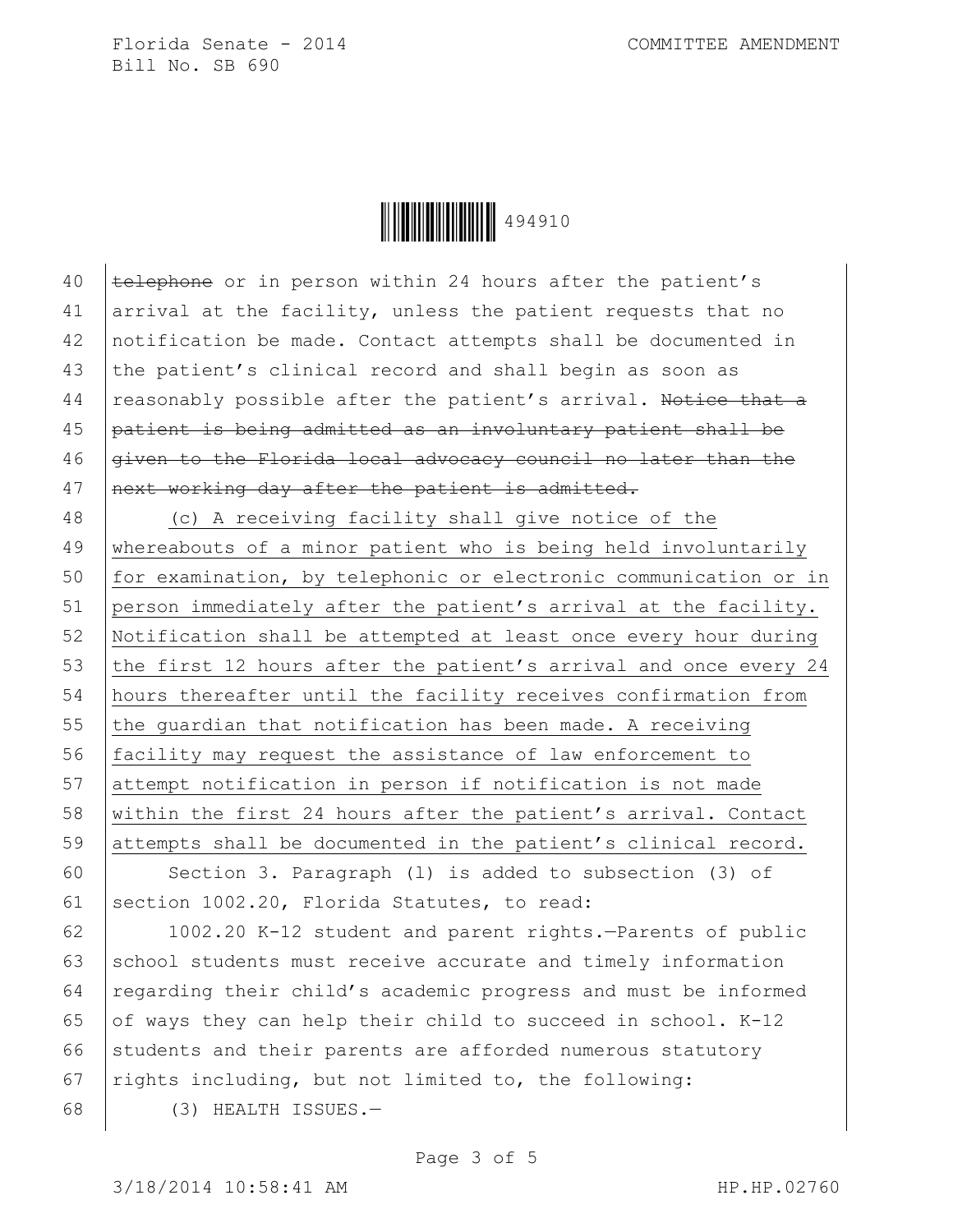**││││││││││││││││** 494910

| 69 | (1) Notification of involuntary examinations. - The public       |
|----|------------------------------------------------------------------|
| 70 | school principal or the principal's designee shall immediately   |
| 71 | notify the parent or guardian of a student who is removed from   |
| 72 | school, school transportation, or a school-sponsored activity    |
| 73 | and taken to a receiving facility for an involuntary examination |
| 74 | pursuant to s. 394.463. Each district school board shall develop |
| 75 | a policy and procedures for notification under this paragraph.   |
| 76 | Section 4. Paragraph (q) is added to subsection (9) of           |
| 77 | section 1002.33, Florida Statutes, to read:                      |
| 78 | 1002.33 Charter schools.-                                        |
| 79 | (9) CHARTER SCHOOL REQUIREMENTS.-                                |
| 80 | (q) The charter school principal or the principal's              |
| 81 | designee shall immediately notify the parent or quardian of a    |
| 82 | student who is removed from school, school transportation, or a  |
| 83 | school-sponsored activity and taken to a receiving facility for  |
| 84 | an involuntary examination pursuant to s. 394.463. Each charter  |
| 85 | school governing board shall develop a policy and procedures for |
| 86 | notification under this paragraph.                               |
| 87 | Section 5. This act shall take effect July 1, 2014.              |
| 88 |                                                                  |
| 89 | ================= T I T L E A M E N D M E N T ================   |
| 90 | And the title is amended as follows:                             |
| 91 | Delete everything before the enacting clause                     |
| 92 | and insert:                                                      |
| 93 | A bill to be entitled                                            |
| 94 | An act relating to involuntary examinations of minors;           |
| 95 | amending s. 381.0056, F.S.; redefining the term                  |
| 96 | "emergency health needs"; amending s. 394.4599, F.S.;            |
| 97 | requiring a receiving facility to provide notice of              |
|    |                                                                  |

Page 4 of 5